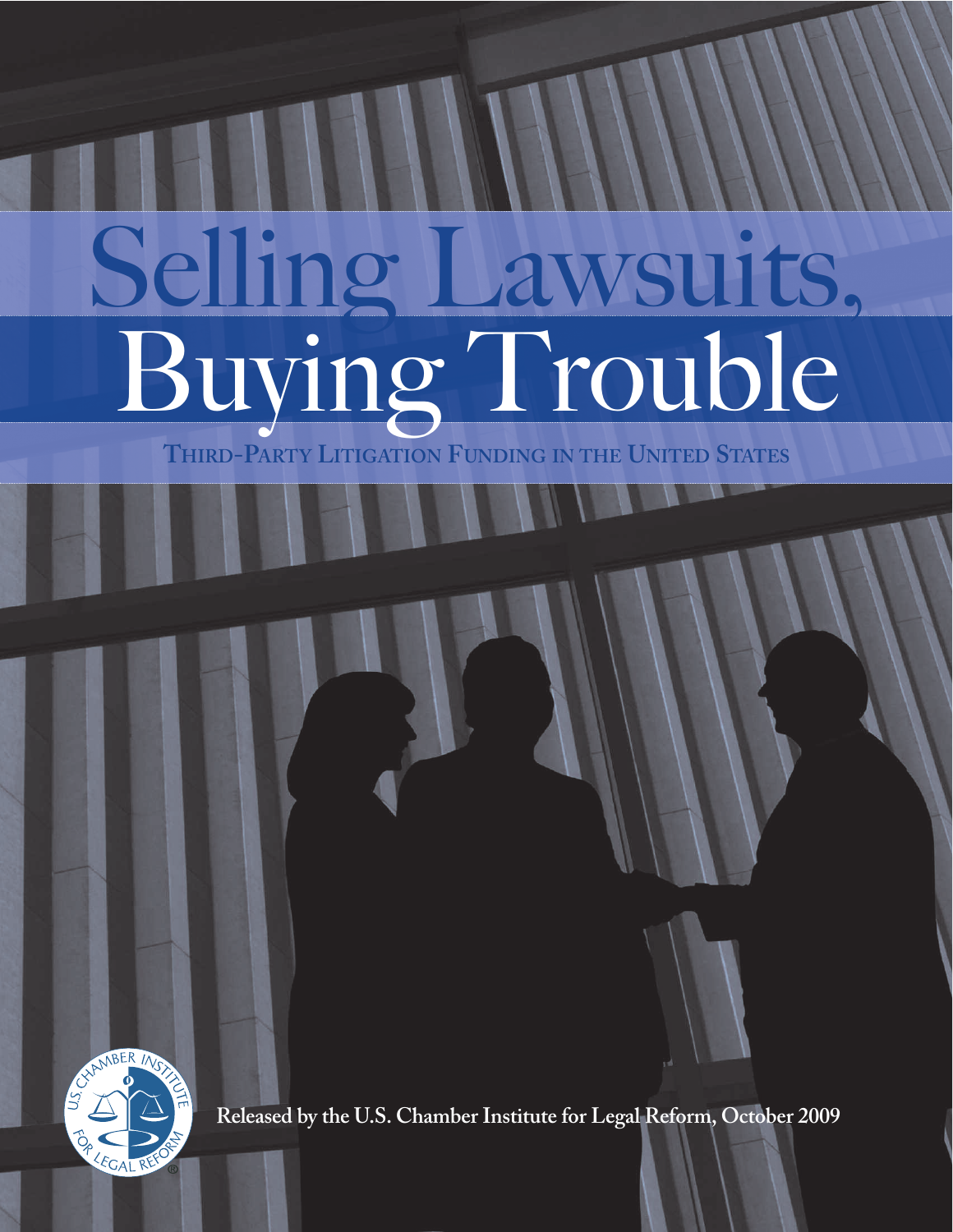All rights reserved. This publication, or part thereof, may not be reproduced in any form without the written permission of the U.S. Chamber Institute for Legal Reform. Forward requests for permission to reprint to: Reprint Permission Office, U.S. Chamber Institute for Legal Reform, 1615 H Street, N.W., Washington, D.C. 20062-2000 (202-463-5724).

© U.S. Chamber Institute for Legal Reform, October 2009. All rights reserved.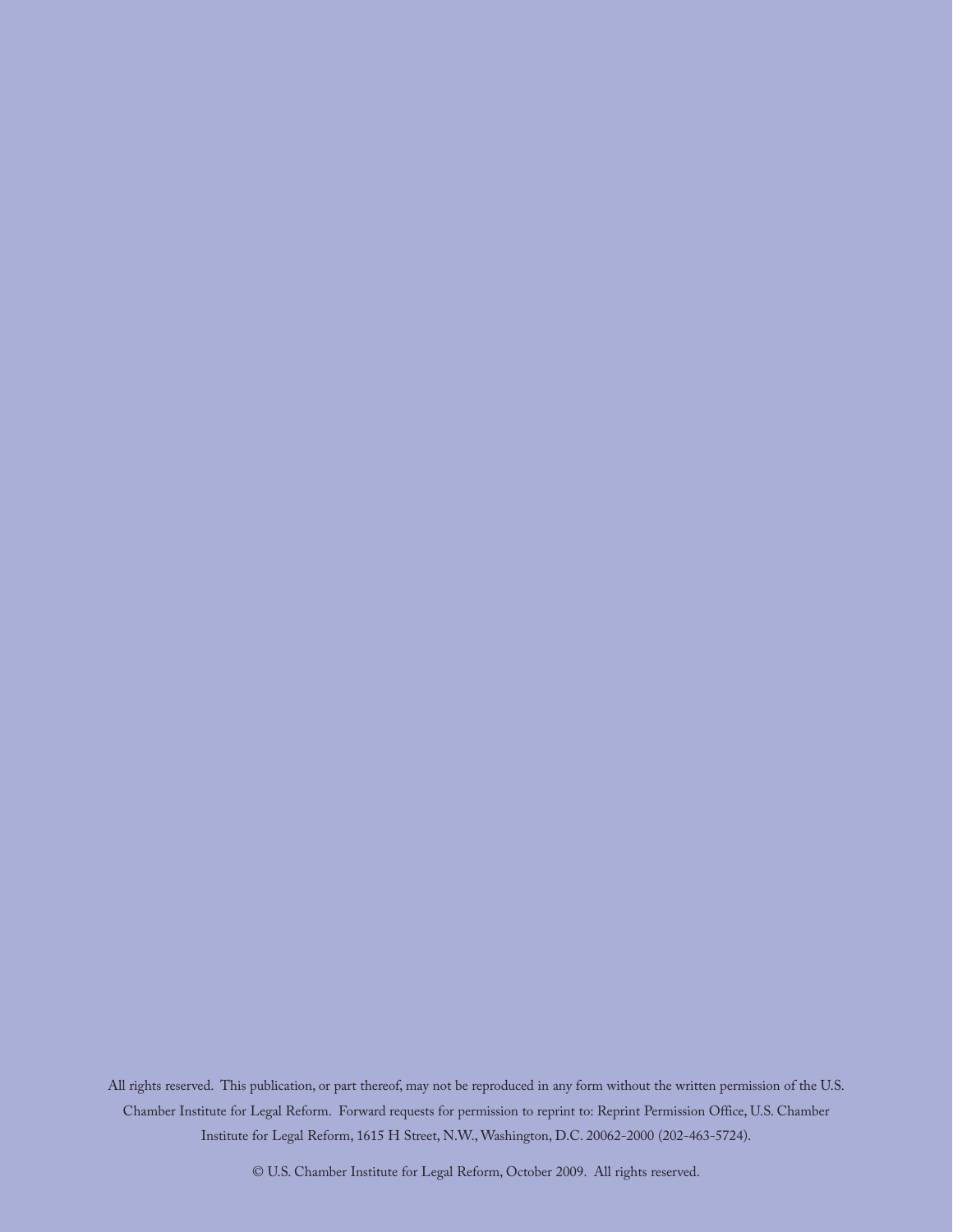## Selling Lawsuits, ig Trouble

**THIRD-PARTY LITIGATION FUNDING IN THE UNITED STATES**

*— John Beisner, Jessica Miller & Gary Rubin Skadden, Arps, Slate, Meagher & Flom LLP Washington, DC*

## I. Executive Summary

"Third-party litigation financing" is a term that describes the practice of providing money to a party to pursue a potential or filed lawsuit in return for a share of any damages award or settlement. Litigation-financing companies provide financing for myriad litigation costs, including attorneys' fees, court fees, and expertwitness fees. Funding arrangements also may involve financing the party's living expenses while the trial and any appeals are pending.

Third-party litigation financing is a growing phenomenon in the United States, and it has

received much attention of late from both proponents and critics, including practicing lawyers, academics, jurists, and policy-makers. Although third-party funding is not widespread, it is playing an increasingly visible—and potentially harmful—role in U.S. litigation. If such funding becomes more prevalent, it will pose substantial risks of litigation abuse. This is particularly true in the context of class or mass actions, which are already very vulnerable to abuses.

The root problem with third-party litigation financing is that it introduces a stranger to the attorney-client relationship whose sole interest is a financial one. The stranger wants to protect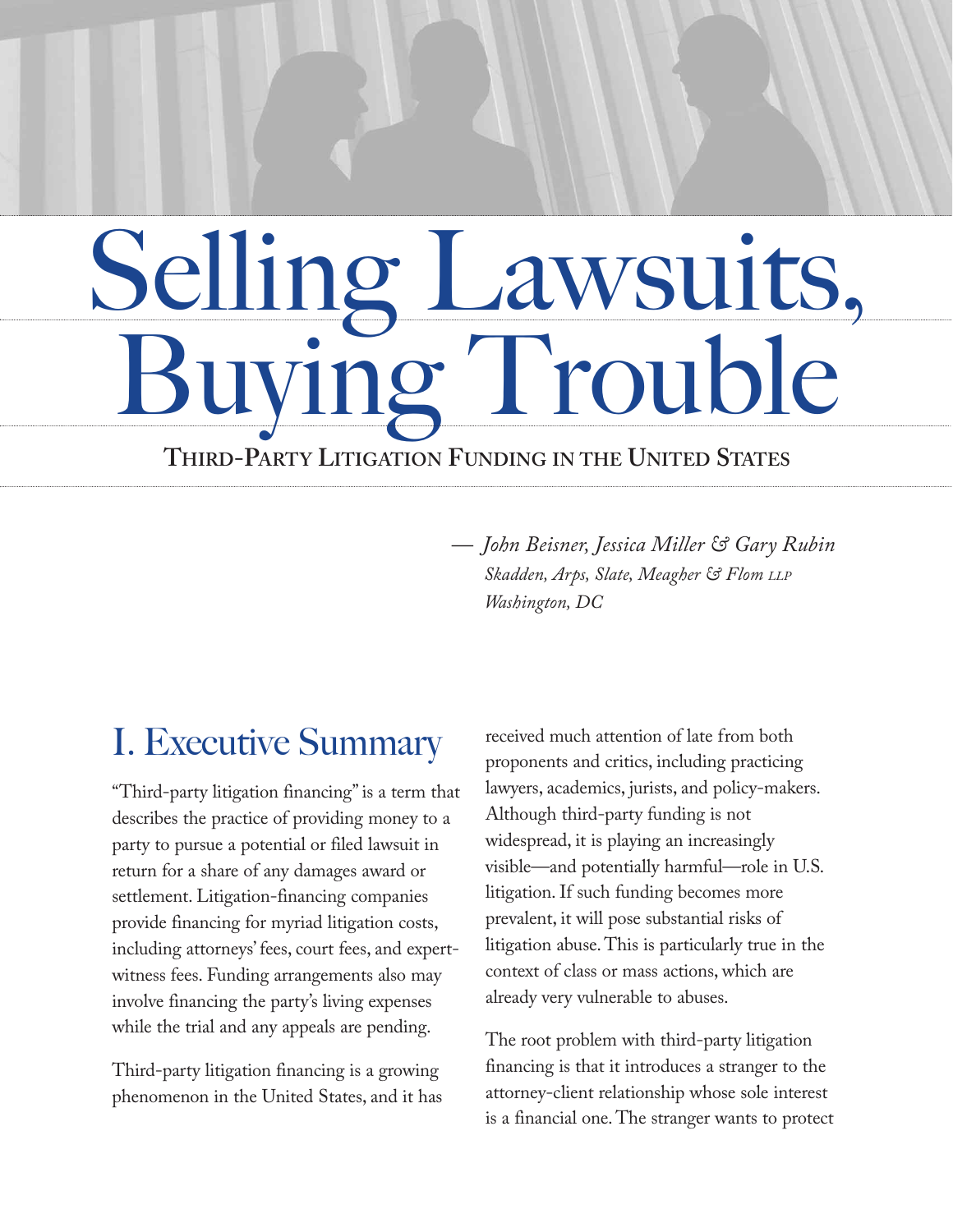its investment, and its interest lies in maximizing its return on that investment, not in vindicating a plaintiff 's rights. Put simply: the stranger's motive is to pursue investments that will generate returns whether or not the claims underlying those returns lack merit. The stranger, like a law firm, is a repeat player in the lawsuit-financing game. But unlike a law firm, the stranger does not have a privileged, fiduciary relationship with the plaintiff. Eventually, then, the stranger's presence will require a relaxation of the rules governing attorney professional responsibility, compensation, and the attorney-client privilege to accommodate these new realities. This relaxation threatens to chip away at—and eventually eradicate—critical safeguards against lawsuit abuse.

This paper begins with an overview of thirdparty litigation financing. It next examines current third-party financing practices in the United States. It then sets forth a critique of the practice, particularly the incentives it creates to engage in frivolous and abusive litigation. In this section, the paper also presents a case study on the Commonwealth of Australia, the first jurisdiction to permit third-party litigation funding, where such funding has dramatically increased litigation and given investors pervasive—even total—control over a plaintiff 's litigation. Finally, the paper proposes that thirdparty litigation financing be prohibited in the United States to prevent these abuses. At the very least, the paper concludes, such funding should be banned in class actions and other forms of aggregate litigation.

### II. Third-Party **Litigation** Financing in the United States

Third-party litigation financing was forbidden at common law under the ancient doctrines of maintenance and champerty, which generally prohibited intermeddling in another's lawsuit, particularly in return for any part of the judgment. England and Wales abolished maintenance and champerty as crimes and torts in the Criminal Law Act of  $1967<sup>1</sup>$  In more recent years, a number of states in the United States also have abolished the doctrines altogether, or have limited their application.<sup>2</sup>

Third-party financing contracts generally resemble non-recourse loans: if the party recovers nothing, it does not have to repay the funding company.Thus, the practice avoids prohibitions against usury. If the party is successful, however, either by receiving a damages award at trial or by settling on favorable terms, the funding contract entitles the financing company to a share of the proceeds. The financier's share is calculated from several factors, including the amount of money advanced, the length of time until recovery, the potential value of the plaintiff 's case, and whether the case settles or goes to trial.

Perry Walton, the founder of a litigationfinance company called Future Settlement, generally is recognized as the founder of the litigation-financing industry in the United States. In 1998, after having pleaded guilty to extortionate debt-collection practices in Nevada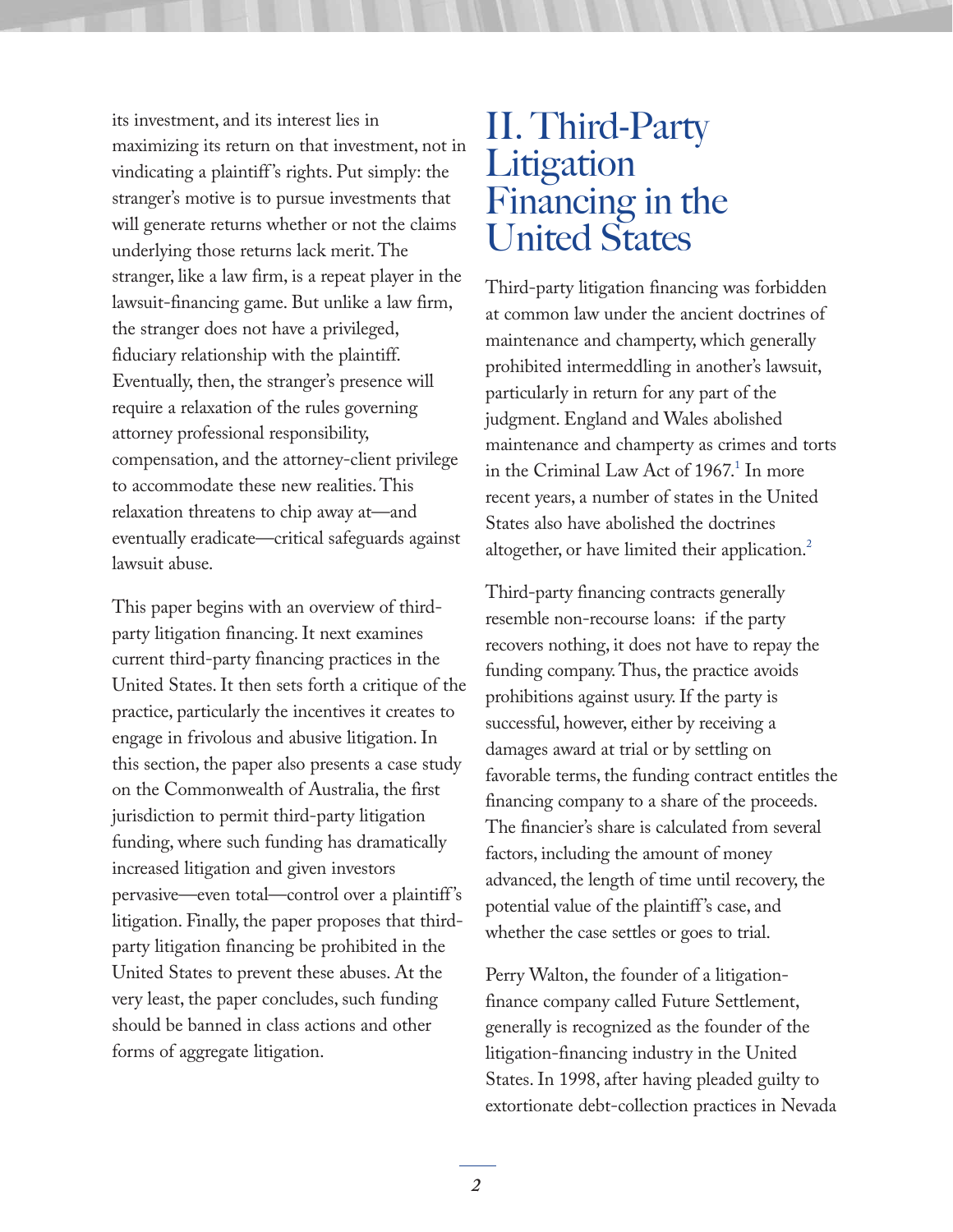the previous year, Walton began popularizing the concept of litigation finance through training seminars.

Since then, a number of well-known financial institutions have begun offering third-party litigation financing for U.S. cases (many had previously funded cases in Europe). Some of the

bigger names in the industry include Allianz ProzessFinanz (an affiliate of German insurer Allianz), Harbour Litigation Funding, IM Litigation Funding, and Juridica Capital Management. Swiss banking giant Credit Suisse also has a litigation-finance unit. Many hedge funds also are investing actively, but quietly, in litigation financing. John Jones, a technical director at

Aon, has described the phenomenon this way:

*In a typical case[,] a hedge fund, acting on behalf of already wealthy investors, will seek to accumulate yet more money—not by investing in business enterprise or wealth creation—but by gambling on the outcome of a legal action for damages. They have no interest in the justice or otherwise of the case—only in the chances of success—as they will demand a share of the damages awarded in return for putting up the stake money.*<sup>3</sup>

These financial institutions have enjoyed favorable results. Juridica, which invests only in commercial cases and mainly in the United States, raised £74 million in its December 2007 initial public offering on the London Stock

Exchange's small companies market and another  $\text{\pounds}33.2$  million with a second offering in 2009. Juridica has seen its share price grow by 24% since it began trading in London and enjoys annual returns in excess of 20%.

The recent growth of third-party litigation financing in the United States results from a

number of factors, including rising litigation costs, the lack of capital in the traditional lending market to fund litigation (which is inherently speculative), and professional-responsibility rules that prohibit attorneys from paying their client's living expenses while litigation is pending.4 …after having pleaded guilty to extortionate debtcollection practices in Nevada…Walton began popularizing the concept of litigation finance

> Notably, despite strict rules governing the attorney-client relationship, state courts in the

United States generally have had a hands-off approach to litigation-funding arrangements, leaving the regulation of third-party funding to the state legislatures. <sup>5</sup> Several state bar associations have determined that third-party funding is acceptable where the attorney explains the funding transaction to the client, and the risks and conflicts of interest created by the transaction are disclosed to the client.<sup>6</sup>

At least two states have addressed litigation financing and have enacted legislation setting forth specific requirements for contracts between litigation-financing companies and consumers. Maine enacted legislation in 2007 requiring litigation-financing companies to register with state authorities and mandating

through training

seminars.

COLORED PEAC<br>
STRACT PROPERTY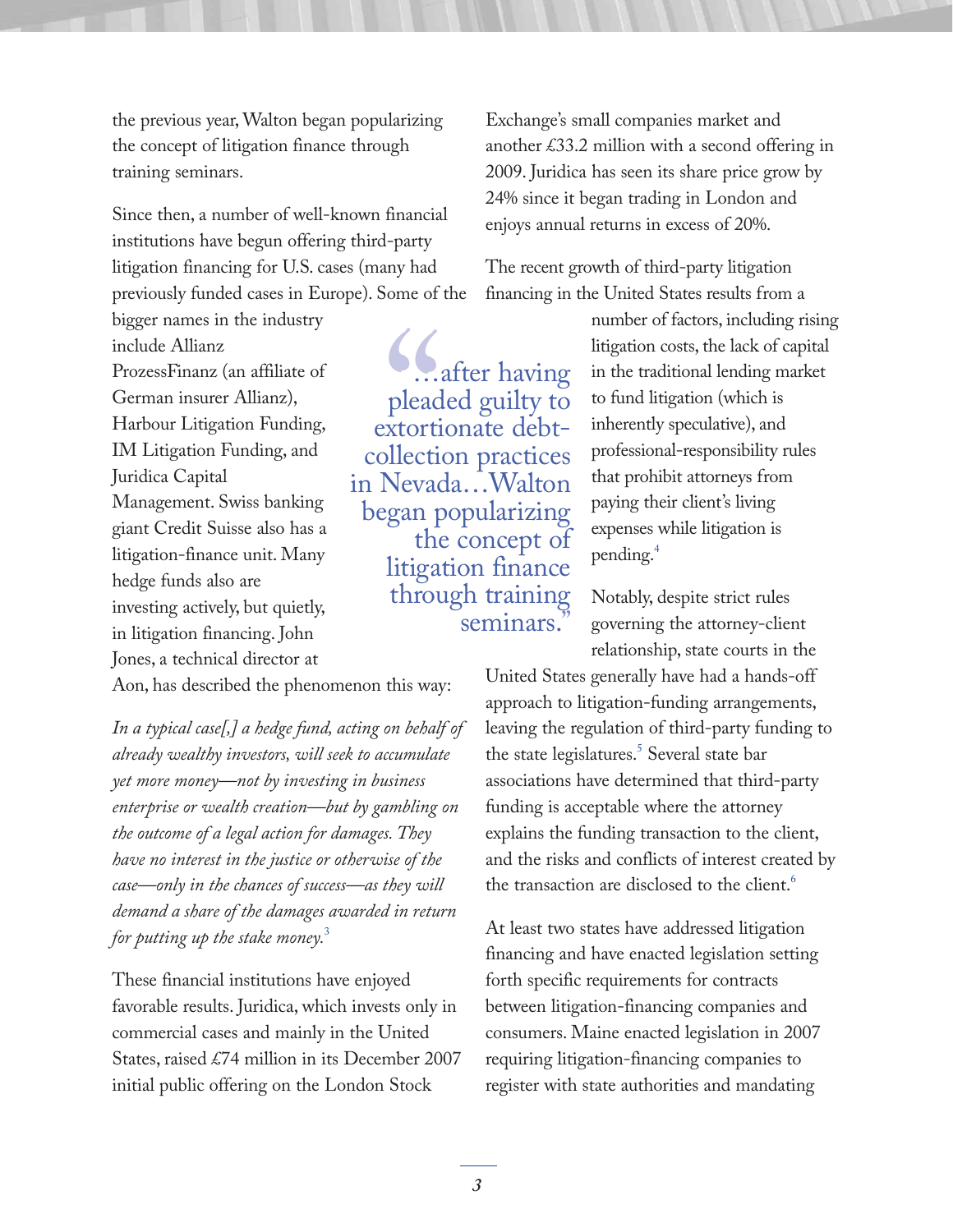specific provisions that must be included in financing contracts, including a disclosure form setting forth the fees and interest rate charged, a representation that the company has no right to make, and will not make, any decisions respecting the course of the litigation, and a clause providing that the customer may cancel the contract within five business days.<sup>7</sup> Ohio's legislature passed a similar law in 2008.<sup>8</sup> Ohio's law is troubling, however, because, in passing it, the legislature directly overturned a prior decision of the Ohio Supreme Court striking down a third-party funding arrangement on the grounds that it constituted maintenance and that it provided the plaintiff with a disincentive

to settle her case. <sup>9</sup> (That latter point—that third-party funding prolongs litigation by disincentivizing settlement—is a significant problem inherent in third-party funding, as discussed in Section III, below.)

Today, third-party funding is

governed in the United States by a patchwork of relatively weak laws, cases, rules, and regulations—and they are only in force in a handful of states. There does not appear to be a nationwide consensus, or even a nationwide conversation, on whether the doctrines of maintenance and champerty should be abolished, whether litigation funding should be allowed, or, if it is, how it should be regulated. Below, we discuss some of the concerns that should be part of any such conversation.

## III. The Problems Inherent in Third-Party Litigation Financing

Proponents of third-party litigation financing argue that the practice promotes access to justice. But this focus on access to justice ignores an obvious point—third-party litigation funding increases a plaintiff 's access to the courts, not to justice. This is an important distinction because increasing plaintiff access to the courts also increases the likelihood that any potential defendant will be hauled into court on a meritless claim. Although the popular vision

<sup>1</sup> …third-party litigation funding increases a plaintiff' s access to the courts, not to justice.'

of U.S. litigation among proponents of third-party financing is of David-like plaintiffs pitted against Goliath-like defendants, this vision is not true to reality. In truth, potential defendants come in all guises: motorists, professional-services providers,

small-business owners, and corporate stockholders. Practices like third-party funding increase the overall litigation volume, including the number of non-meritorious cases filed, and thus effectively reduce (not increase) the level of justice in the litigation system. $10$ 

As discussed below, third-party funding is particularly troubling in the area of aggregate litigation. Class and mass actions in the United States are inherently more vulnerable to litigation abuse than other types of litigation procedures because they permit aggregation of the claims of many litigants in a single proceeding. As a result, a defendant in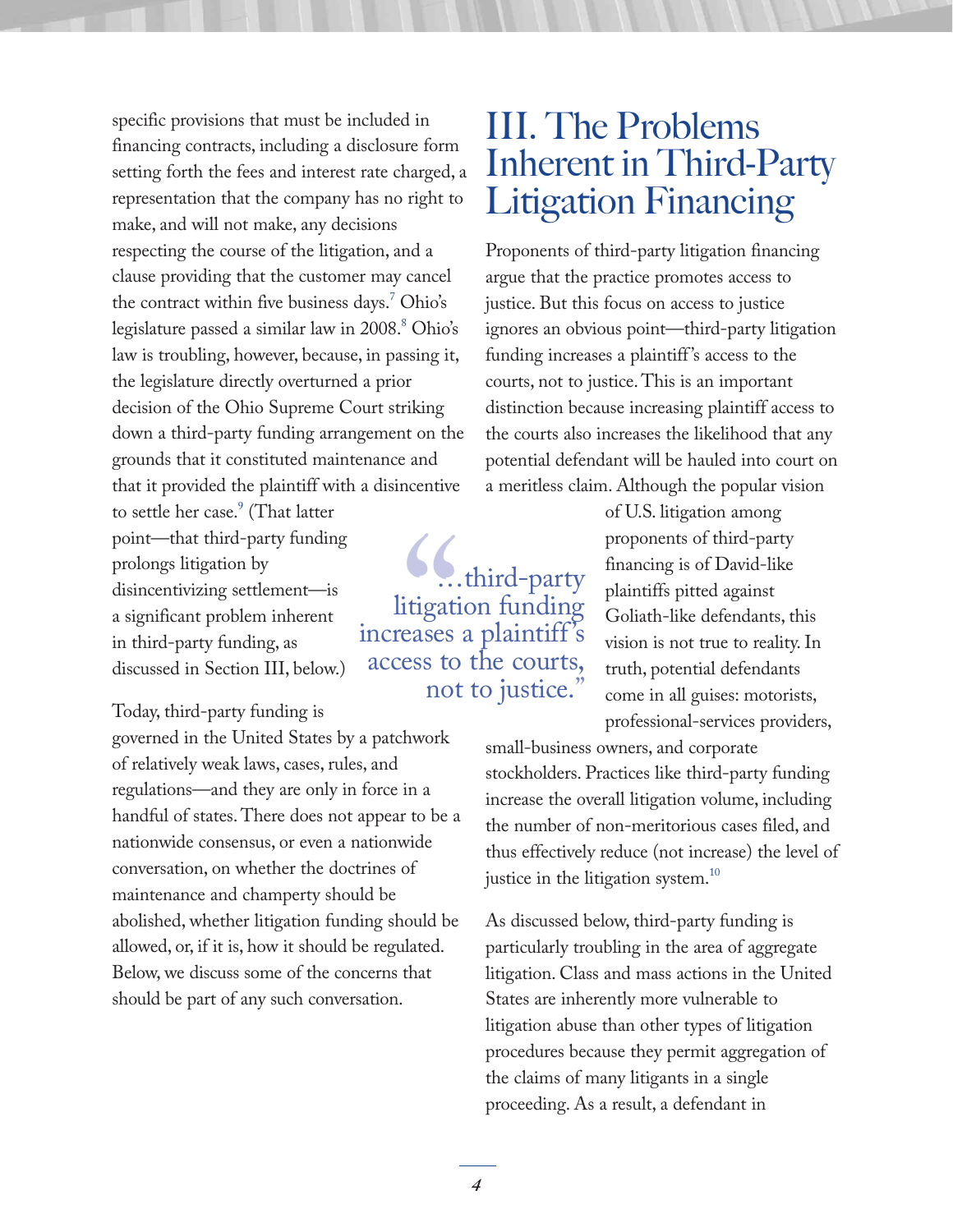aggregate litigation frequently faces exposure exponentially greater than what it would face in a proceeding with just one individual plaintiff. Such large exposure often can compel defendants to settle aggregate lawsuits rather than seek adjudication on the merits, regardless of the validity of the claims at issue. Moreover, aggregate litigation already poses the risk of being driven by profit-seeking attorneys rather than legitimately injured and interested plaintiffs—a problem exacerbated by thirdparty funding. For these reasons, third-party litigation funding, which permits plaintiffs and their attorneys to offload risk and thus encourages them to test non-meritorious claims, would be particularly damaging to the orderly administration of justice in the aggregate-litigation context.

The dangers and perverse incentives presented by third-party funding are on full display in the Australian civil litigation regime. There, with High Court sanction, investors are allowed to stir up controversy for the purpose of making profits, including inducing plaintiffs to sue defendants and exercising total control over those plaintiffs' cases.

#### *A. Third-Party Financing Encourages Frivolous and Abusive Litigation*

Third-party litigation financing increases the volume of litigation in any jurisdiction where it is available. This has been shown empirically in Australia and is a matter of simple economics: by increasing the amount of money available to pay attorneys to litigate claims, third-party funding necessarily increases the volume of claims litigated.What is more, third-party financing particularly increases the volume of

questionable claims. This is because, absent such financing, attorneys have two incentives not to permit their clients to bring such claims. First, they have a duty to advise clients when potential claims would be frivolous. And second, when lawyers are working on contingency, they obviously would rather spend their finite time on cases that are likely to be successful, as opposed to cases with a low probability of success. Accordingly, absent thirdparty funding, cases that plaintiffs and their attorneys actually decide to file ordinarily can be expected to be of higher merit than cases that plaintiffs and their attorneys decide not to file. When third-party litigation financing increases the overall volume of litigation, however, those weak cases that plaintiffs and their attorneys ordinarily would not have pursued are much more likely to be filed.

Proponents of third-party funding argue that the practice does not encourage frivolous lawsuits because a litigation-financing company has no incentive to make a non-recourse loan to fund a meritless case.They also argue that third-party funding does not promote frivolous lawsuits because litigation-financing companies often enter the picture after the plaintiff has chosen to file a lawsuit and has retained counsel.<sup>12</sup> These arguments lack merit for several reasons.

*First,* although providing non-recourse loans to fund litigation is inherently risky, it does not follow that litigation-finance companies will only finance claims that are likely to succeed. These companies—like all sophisticated investors—will base their funding decisions on the present value of their expected return, of which the likelihood of a lawsuit's success is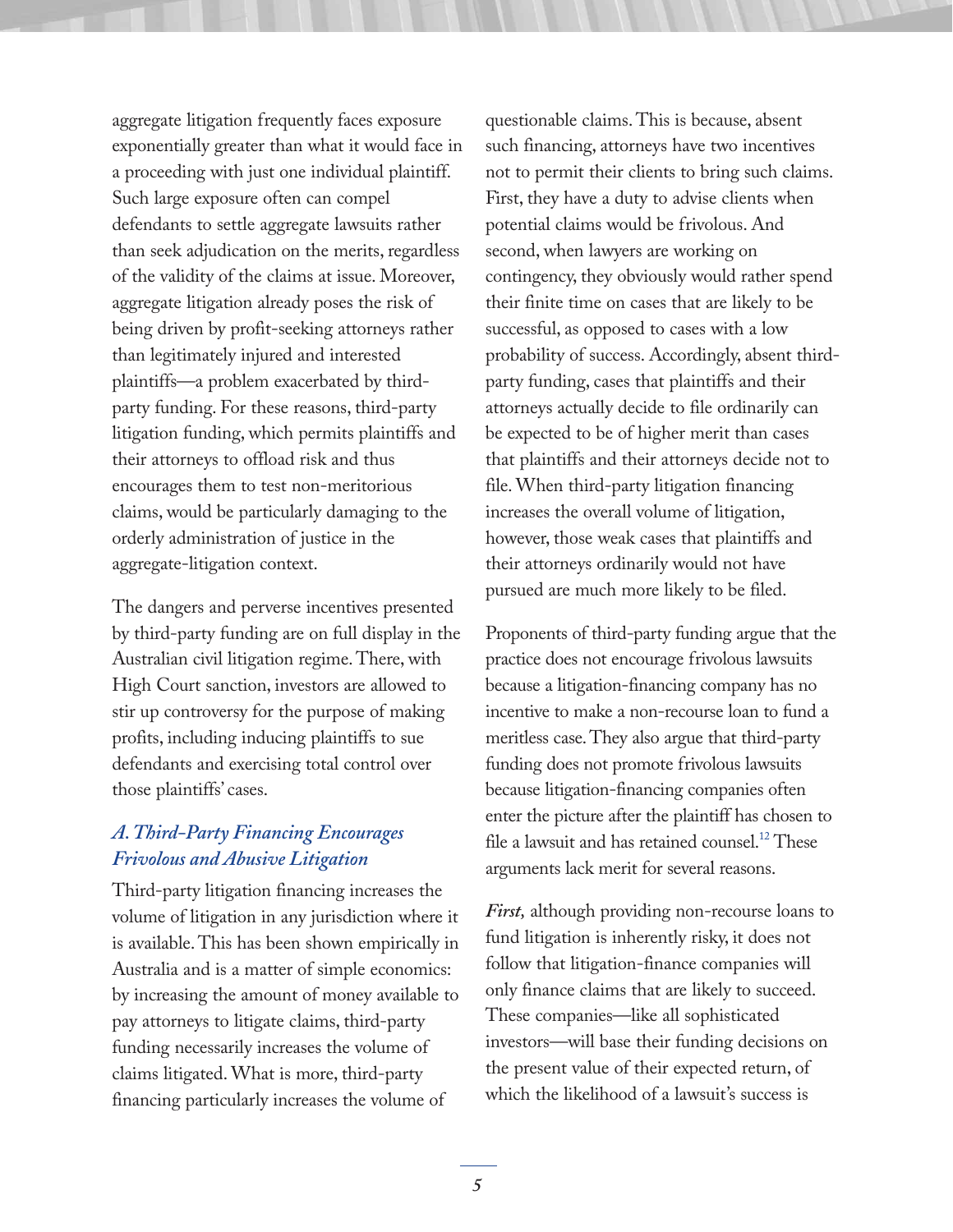only one component. The other component is the potential amount of recovery. If that potential recovery is sufficiently large, the lawsuit will be an attractive investment, even if the likelihood of actually achieving that recovery is small. Put simply, the present value (excluding inflation and opportunity cost) of a \$500 million claim with only a 10% chance of success is still \$50 million. Moreover, litigationfinance companies can further hedge their investments in risky lawsuits by demanding higher percentages of any award where recovery is less certain. Indeed, if investors were only attracted to low-risk investments, the high-yield junk-bond market never would have existed.

Already, the third-party funding market bears this out: some hedge funds specialize in financing "speculative" cases.13 New Jersey-based hedge fund MKM Longboat's Susan Dunn explains that hedge funds "want to invest, and it is those [hedge funds] that were involved in the distress[ed-]debt market, so they are used to it. This is just a new class of risk to them."<sup>14</sup> As Mick Smith of third-party litigation funder Calunius Capital has observed, "the perception that you need strong merits is wrong—there's a price for everything."15

Moreover, third-party funding companies are able to mitigate their downside risk in two ways: they can spread the risk of any particular case over their entire portfolio of cases, and they can spread the risk among their investors. For this reason, litigation-finance companies have a high appetite for risk and are willing to fund speculative, high-yield cases. As one commentator has observed, litigation financing companies "staffed by a litigation savvy business

person and a skilled litigation claims adjuster could reduce, even eliminate, the risk of loss by adroitly valuing the range of recovery in a personal injury action and by advancing only a fraction of the carefully calculated range of recovery dollars."16

*Second,* the statement that funding companies do not enter the picture until after a plaintiff has retained counsel and decided to file suit is groundless. Third-party funders make money when they invest in lawsuits, and they have every incentive to induce plaintiffs to file them. Without adequate safeguards, nothing prevents a funder from contacting a potential plaintiff and encouraging him or her to file an individual or class action lawsuit. This is precisely what occurred in the *Fostif* case in Australia, discussed in detail below.

And even if the funder does not affect the plaintiff 's decision to commence litigation, the funder's presence prolongs the litigation beyond what is fair or necessary. This is because thirdparty litigation funding creates a disincentive for plaintiffs to settle at an amount below the value suggested by the financing arrangement, irrespective of whether that amount reflects a fair value for the claim as indicated by the strengths and weaknesses of the litigation.

A plaintiff who must pay a finance company out of the proceeds of any recovery can be expected to reject what may otherwise be a fair settlement offer and hold out for a larger sum of money.<sup>17</sup> By the same token, the financing company can be expected to pressure plaintiffs only to accept settlement offers that are sufficient to cover the amount financed after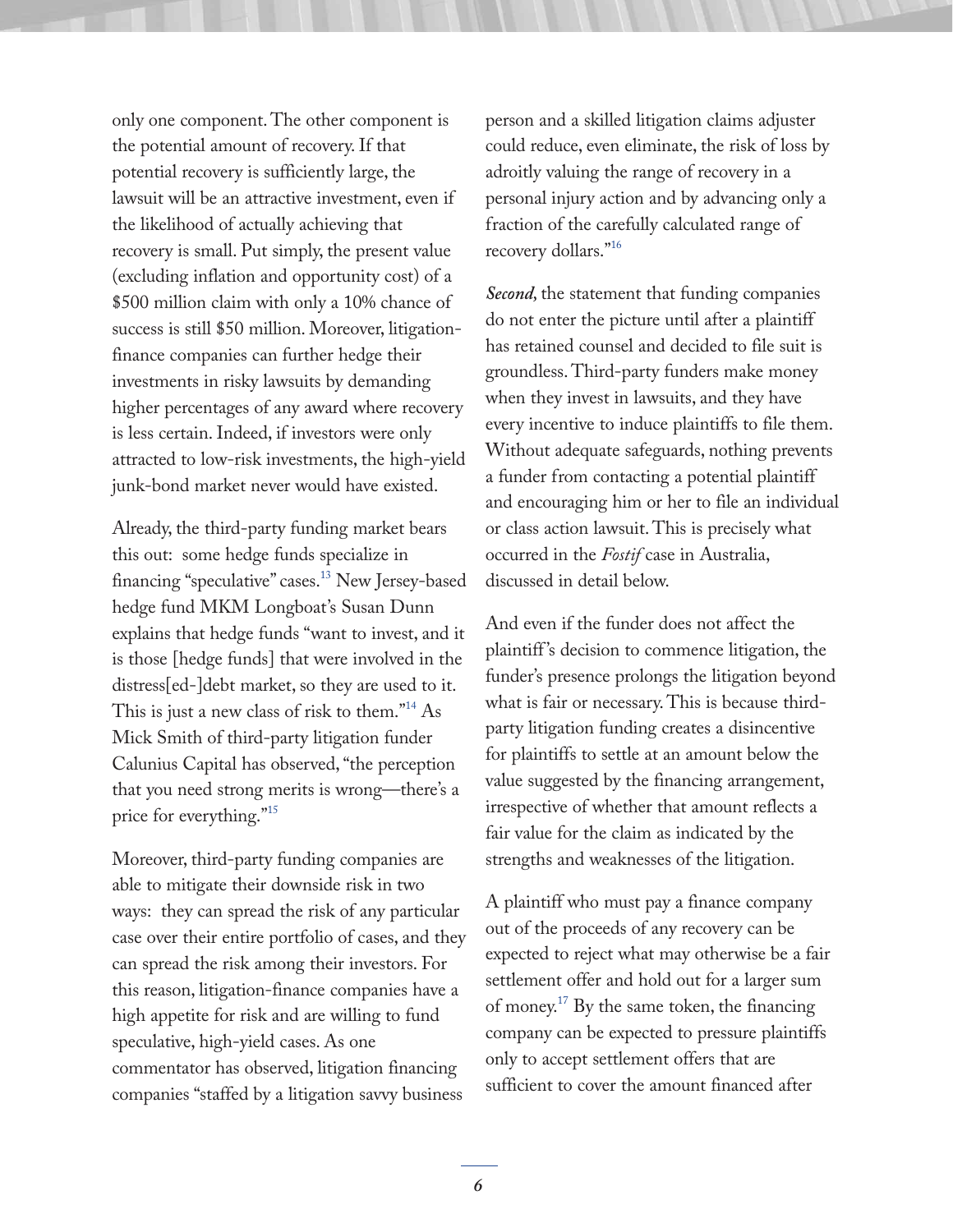subtracting the plaintiff's share of the recovery. Thus, the amount the company has financed likely would set the "floor" for acceptable settlement offers, and the company would pressure the plaintiff not to accept any settlement offer below the floor.<sup>18</sup> For example, if a funder provides a plaintiff \$1 million to pursue litigation in return for 50% of any award, the funder naturally will attempt to set the settlement-recovery floor at \$2 million. This amount, moreover, is entirely a function of the

litigation funder's return on investment; it has nothing whatsoever to do with the merits of the claim. In this respect, litigation funding presents the same settlement disincentive as contingent attorney fees: attorneys working on contingency have a perverse incentive to convince their clients only to accept settlement amounts greater than the time-value the attorney has invested in pursuing the case.

In addition, from the defendant's perspective, by

guaranteeing that plaintiffs will have sufficient funding to prosecute even questionable claims through trial, third-party funding creates pressure on defendants to settle all but the most frivolous claims, often on sub-optimal terms, and at an amount much higher than the meritsbased value of the claim. This is because trial itself is expensive, independent of any award. Defendants must pay attorneys', experts', and other fees, and, under the "American" rule

litigs.<br>pl<br>over …litigation-financing arrangements undercut the plaintiff 's control over his or her own claim because investors inherently desire to protect their investment and will therefore seek to exert control over strategic decisions in the lawsuit."

governing assessment of attorneys' fees in civil litigation, those costs generally cannot be shifted to the plaintiff even if the defendant prevails. By promoting coercive settlement in this way, third-party litigation financing increases the profitability—and therefore the likelihood—of abusive litigation.

#### *B. Third-Party Litigation Financing Raises Ethical Concerns*

The common-law obstacles to third-party litigation financing—maintenance and

> champerty—seem to have fallen by the wayside in a number of states, but serious ethical concerns about the litigationfinancing industry remain. Most significantly, litigation-financing arrangements undercut the plaintiff 's control over his or her own claim because investors inherently desire to protect their investment and will therefore seek to exert control over strategic decisions in the lawsuit. Gary Chodes, the founder of litigation-financing company Oasis Legal Finance, has said

that "clients may have to relinquish some decision-making authority to the funder" and that "the client's interests may diverge from the funder in that other business reasons may suggest that they might settle a claim for less than the funder has targeted."<sup>19</sup> Arndt Eversberg, a managing director of Allianz ProzessFinanz, has touted plaintiffs' ability to draw on the company's "legal knowledge and experience" as an added benefit of obtaining litigation financing from it. $^{20}$  This is troubling

*7*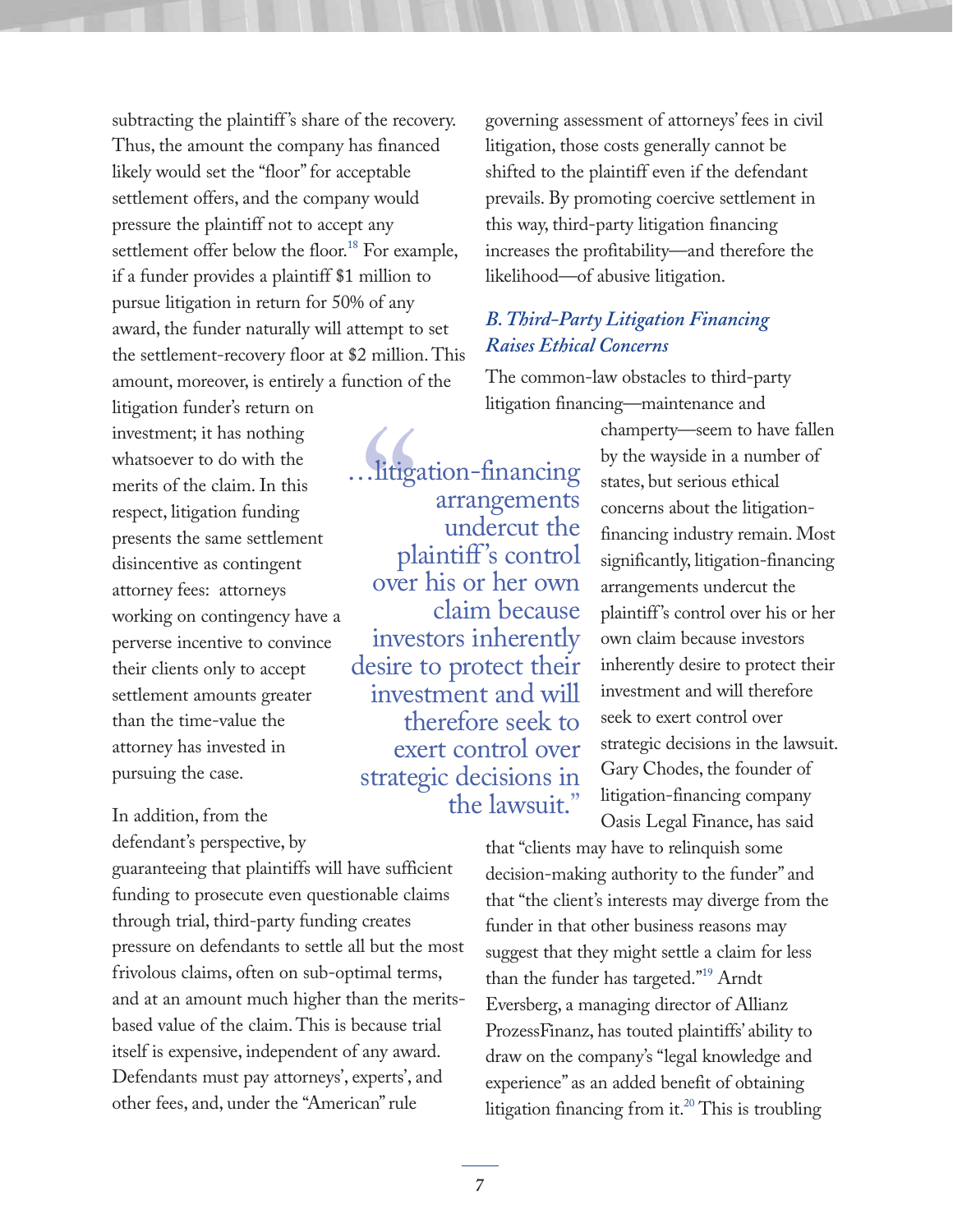because it reduces a justice system designed to adjudicate cases on their merits to a litigation system effectively controlled by third parties interested solely in profit. And, it places the power to make strategic decisions about the case in the hands of the funder, whose duties are to its investors, instead of in the hands of the attorney, whose duties are to the client. In addition, to the extent an attorney permits a third-party financier to "direct or regulate" the attorney's "professional judgment," the attorney may violate rules of professional conduct.<sup>21</sup>

In addition, obtaining funds from a third party to finance a case may also create conflicts of interest for the plaintiff 's attorney, particularly the attorney's duty of loyalty owed to the client. This is especially true where the attorney has contracted directly with the

funding company and thus has contractual duties to it that are independent of the attorney's professional duties to the plaintiff.<sup>22</sup> Moreover, because both third-party funders and attorneys are repeat players in the litigation market, it can be expected that relationships among them will develop over time. Attorneys can be expected to "steer" clients to favored financing firms, even if the client's particular circumstances suggest a different firm may be more appropriate, and *vice versa*.

Finally, litigation-financing arrangements also raise confidentiality concerns insofar as they require plaintiffs to disclose privileged information to the financier. In order to

B<br>
dd-be<br>
ft the<br>
ling en By helping would-be plaintiffs shift their costs to others, third-party funding encourages plaintiffs'attorneys to test claims of questionable merit…"

evaluate a plaintiff 's claim and determine whether and on what terms to finance the case, a litigation financing company generally will ask to evaluate confidential, and possibly privileged, information belonging to the plaintiff. If the plaintiff elects to provide the information to the financing company, any privilege protecting it likely would be waived.<sup>23</sup> Attorneys advising a client at the outset of a case may be reluctant to provide the client full and candid advice in writing, knowing that any communications

> could be viewed by the funder as part of its diligence, and then would be available to the opposing party in discovery.

#### *C. Third-Party Financing in Class and Mass Actions: A Recipe for Abuse*

Third-party financing is most troubling in the context of aggregate litigation—class and mass actions—which already

poses substantial risks of abuse.This is so because, in aggregate litigation, the plaintiffs can threaten the defendant with staggering exposure on potentially thousands of claims. By helping would-be plaintiffs shift their costs to others, third-party funding encourages plaintiffs'attorneys to test claims of questionable merit, knowing that the enormity of the potential risk will often force defendants to settle class and mass actions on suboptimal terms rather than roll the dice at trial. In this respect, contingent third-party funding arrangements are even *more* likely to invite frivolous litigation than contingent attorney fees, which bear a significant share of the blame for the United States's out-of-control tort system.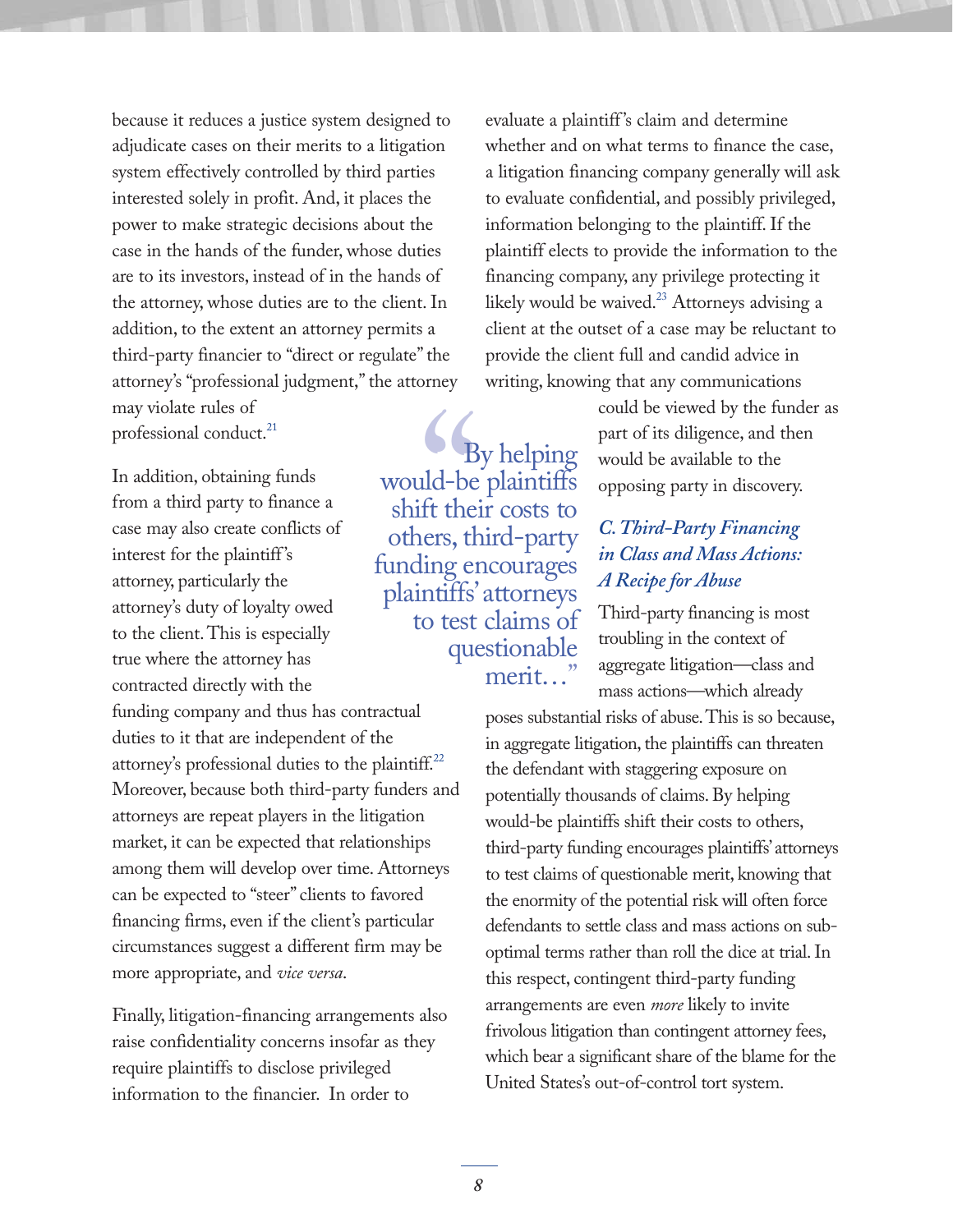In addition, in an individual case, the plaintiff presumably hires the third-party funding company—or at least knows and understands the arrangement. In a suit involving thousands of class members who are effectively bound by a judgment or settlement if they do not opt out, there is no practical way to obtain permission from all the potential plaintiffs before entering the third-party funding agreement. Thus, the funding arrangement is essentially occurring without the consent of the plaintiffs.

Relatedly, third-party financing also exacerbates one of the fundamental problems with aggregate litigation—*i.e.*, that it is generally controlled by attorneys rather than plaintiffs. In a large consumer class action, the average plaintiff often has only a dollar or two at stake.The "representative" plaintiffs who are empowered to speak for the class in such cases tend to be friends, neighbors or even employees of the attorney bringing the suit. As a result, the lawyers fully control the cases—not the plaintiffs.

The concerns raised by such an arrangement are all the greater when the person driving the litigation is not even a lawyer with fiduciary obligations to the supposed clients or the court. In a case with a legitimately aggrieved plaintiff who is following the litigation and concerned about its outcome, there is, at least, someone watching the lawyer and the funding company—and that person can raise concerns if the funding company acts against his or her interests. In a class action, by contrast, there is often no interested plaintiff. Thus, the funding company can effectively run the litigation with no check on its actions.

In addition to increasing the risk of abusive aggregate litigation, third-party funding in class actions also eats into any damages that are justifiably awarded to plaintiffs. Already, the actual payout to class action plaintiffs is often negligible, because so much of the settlement pie goes to attorneys' fees. If a third-party funder is added to the mix, the slice that goes to class members would be even smaller, and the proceeds would essentially be divided between the lawyers and the funders.

#### *D. Case Study: The Commonwealth of Australia and the Dangers Inherent in Third-Party Litigation Financing*

Third-party financing originally developed in Australia in the 1990s for use in insolvency litigation. Australian courts, however, soon allowed the practice in group litigation.Today, plaintiffs use it primarily in commercial litigation and in group proceedings. One study has estimated that the volume of litigation in Australia has risen 16.5% as a result of the practice.<sup>24</sup>

The third-party funding industry has flourished in Australia in part because Australia prohibits attorneys from charging contingency fees, while allowing contingent returns on investment for funders.The practice thus provides a mechanism for plaintiffs to finance litigation on contingency.

#### *1. The High Court's Fostif Decision and Pervasive Third-Party Control of Litigation*

The evolution of third-party funding in Australia, from maintenance and champerty prohibitions to authorization in insolvency suits to its spread to other civil litigation, led in 2006 to the High Court decision in *Campbells Cash and Carry Pty Ltd v. Fostif Pty Ltd.*<sup>25</sup> In *Fostif*, a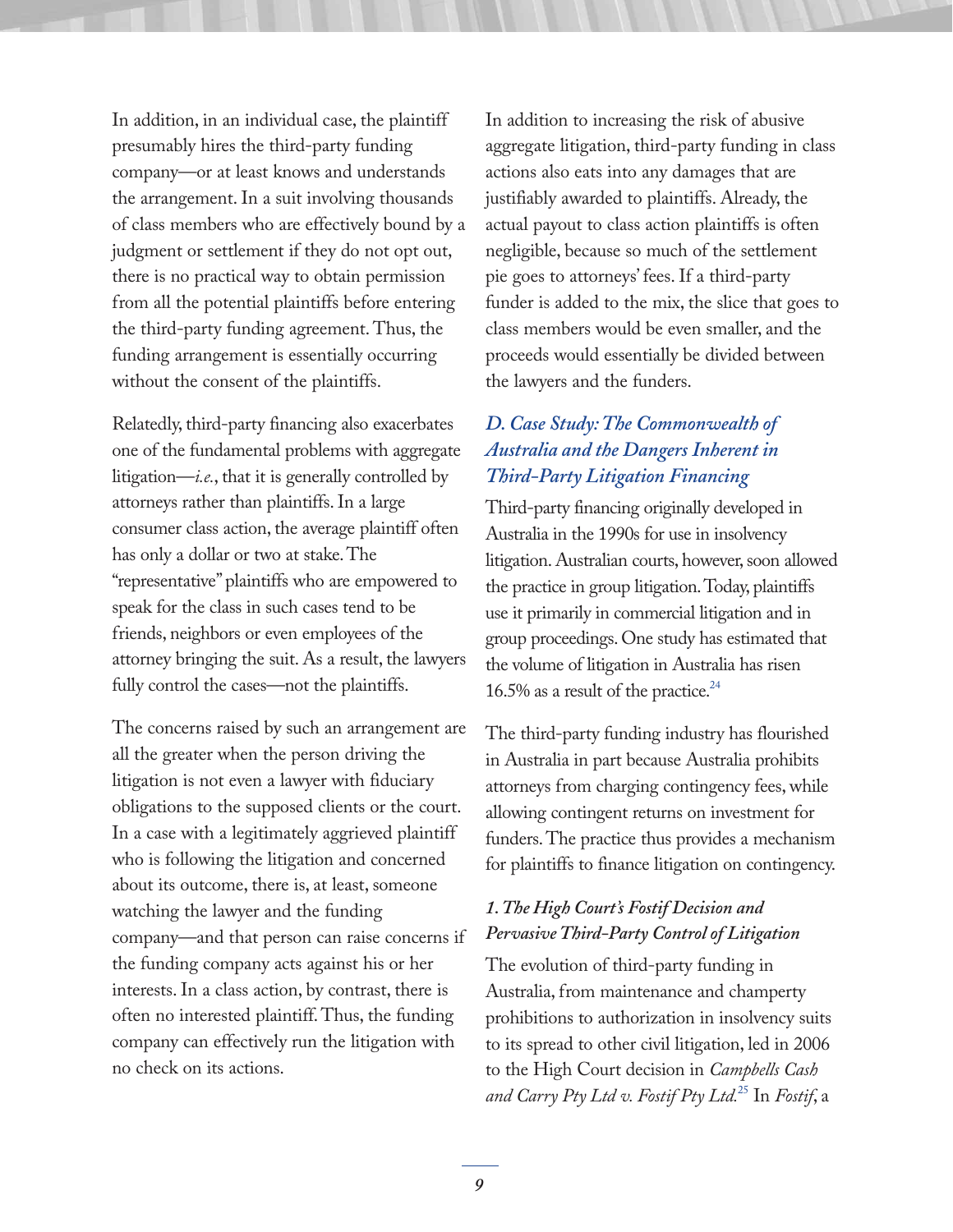five-to-two majority of the High Court held that a third-party funder may exercise significant control over the litigation, and that this control is not an abuse of process and does not offend public policy in states that have abolished maintenance and champerty as crimes and torts.

*Fostif* involved a third-party litigation financier called Firmstones & Feil, Consultants, which financed a collective action brought on behalf of tobacco retailers to recover licensing fees they had paid to tobacco wholesalers. Firmstones actually had sought out the retailers and convinced them to grant it authority to bring an action on their behalf. Ultimately, Firmstones financed the litigation on a contingent, non-recourse basis.<sup>26</sup>

Under the financing agreement, Firmstones exercised considerable control over the litigation. The High Court's majority opinion reveals that Firmstones itself, and *not* the retailer-plaintiffs who were owed the reimbursements, conceived of and planned the litigation, set it in motion, and exercised pervasive control over the retailers' claims. Indeed, it is questionable that the retailers ever would have sued the wholesaler-defendants at all, had Firmstones not seen it as a way to line its own pockets. The majority highlighted these troubling facts:

- Firmstones contacted the plaintiff-retailers and encouraged them to pursue refunds from the defendant-wholesalers, offering to finance this effort in return for a share of any recovery;
- Firmstones selected and retained the retailers' trial counsel;
- Firmstones prohibited counsel from contacting the retailers directly;
- Firmstones instructed counsel throughout the proceeding; and
- Firmstones retained the power to settle the proceeding with the wholesalers on behalf of the retailers.<sup>27</sup>

On appeal, the wholesalers argued that the retailers' funding agreement was impermissible and that the trial court's approval of the arrangement was an abuse of process and contrary to public policy. The High Court disagreed. The majority held that Firmstones's efforts to seek out plaintiffs and retain control over the litigation did not abuse any process or violate any public policy because seeking to profit from another's litigation—as lawyers do and have always done—is not against public policy.28 Three of the Justices in the majority held that in states that had abolished the crimes and torts of maintenance and champerty, those concepts could not be used to challenge the funding agreement; the only policy question in such circumstances is whether the agreement is enforceable among its parties.

The minority opinion savagely criticized thirdparty litigation financing and the majority's holding, stating that the "purpose of court proceedings is not to provide a means for third parties to make money by creating, multiplying and stirring up disputes in which those third parties are not involved and which would not otherwise have flared into active controversy." The minority also stated that "public confidence in, and public perceptions of, the integrity of the legal system are damaged by litigation in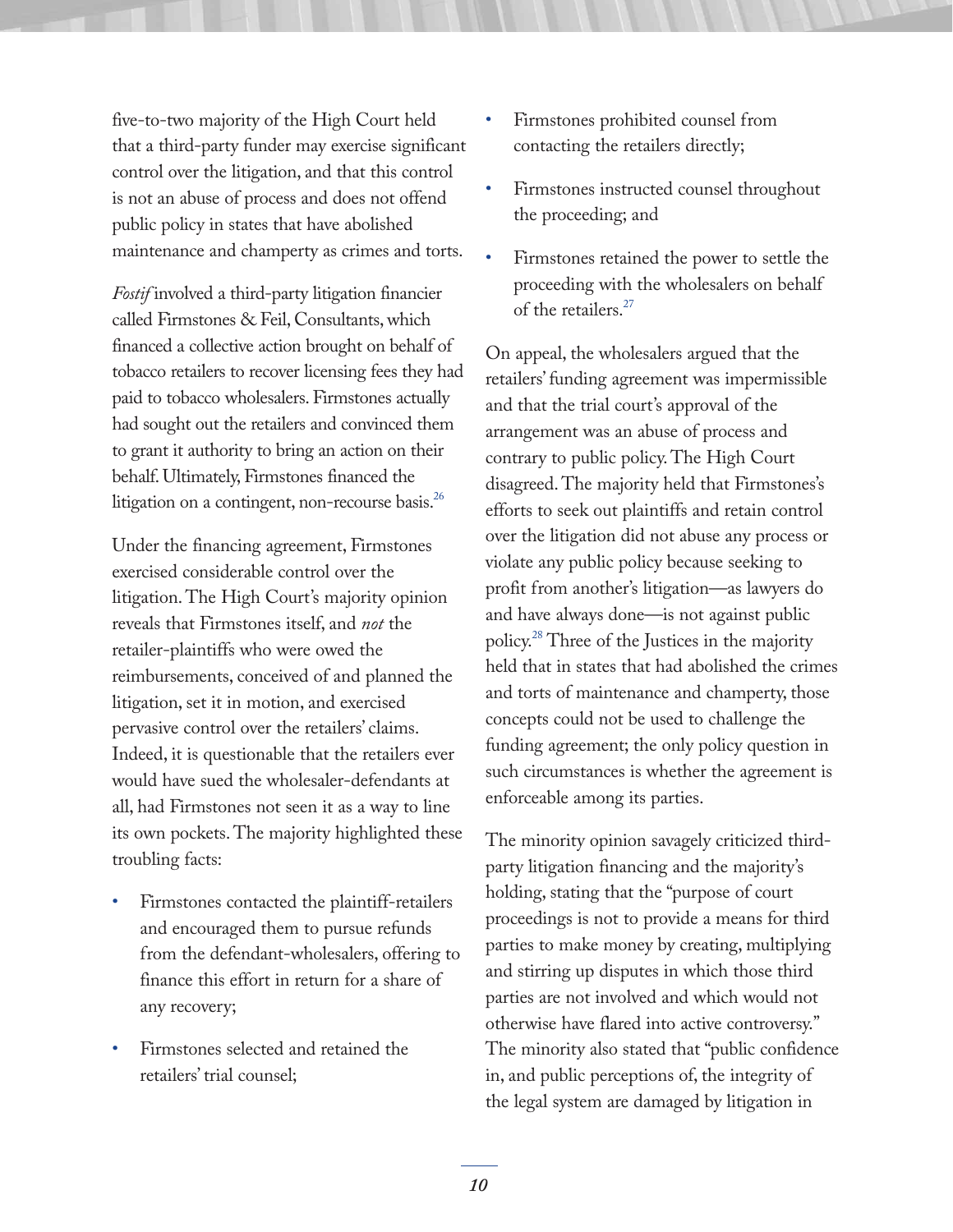which causes of action are treated merely as items to be dealt with commercially."29

At its core, the minority opinion in *Fostif* was a forceful reminder that the third-party financier is a stranger, an "alien" to the traditional adversarial relationship between plaintiff and defendant.<sup>30</sup> But in this respect, the minority ultimately was talking past the majority. The minority complained that

third-party financing presents the evils that the doctrines of maintenance and champerty were designed to prevent. But the majority held that once those doctrines are abolished, whatever practices grow up are no longer considered evil. To frame it in the majority's terms: once maintenance and champerty are abolished as crimes and torts, they no longer should affect a nation's

policy of what litigation *should* be. *Fostif* thus demonstrates the slippery slope of embracing third-party funding.

#### *2. Fostif 's Aftermath*

In the wake of *Fostif*, critics have expressed concern about the lack of regulation over thirdparty funders, the substantial fees they earn, and the unfair manner in which they negotiate funding contracts with plaintiffs.<sup>31</sup> Others have observed that third-party litigation funding has increased the number of class actions in Australia, which, outside of North America, is

Solenzes<br>
Supplement<br>
Solenzes<br>
Solenzes<br>
Solenzes<br>
Solenzes<br>
Solenzes<br>
Solenzes<br>
Solenzes<br>
Solenzes<br>
Solenzes<br>
Solenzes<br>
Solenzes<br>
Solenzes<br>
Solenzes<br>
Solenzes<br>
Solenzes<br>
Solenzes<br>
Solenzes<br>
Solenzes<br>
Solenzes<br>
Solenzes<br> …critics have expressed concern about the lack of regulation over thirdparty funders, the substantial fees they earn, and the unfair manner in which they negotiate funding contracts with plaintiffs "

the jurisdiction where corporations are most likely to have to defend class actions.<sup>32</sup>

Especially since *Fostif*, third-party litigation financiers in Australia generally reserve the right to withdraw funding unilaterally at any time. They also generally require that they be apprised of and consulted regarding proposed settlements, with some companies going so far

> as to require the plaintiff to obtain the funder's consent before settling the case. Funders also often advise the plaintiff on selecting counsel. And, at least one Australian litigation funding company goes so far as to determine case strategies, evaluate and approve key witnesses, and conduct settlement discussions.<sup>33</sup>

As a result of these practices, Australian courts are belatedly considering rules to govern funding agreements. In addition, in 2006, the Standing

Committee of Attorneys-General published a discussion paper on regulating litigation funding in Australia and invited public comment.<sup>34</sup> The Committee's efforts toward recommending a regulatory structure for third-party litigation funding companies are moving slowly. In its March 2008 Communiqué, the Committee reported that a working group is drafting a litigation-funding regulation impact statement that will outline strategies for regulating the industry.<sup>35</sup>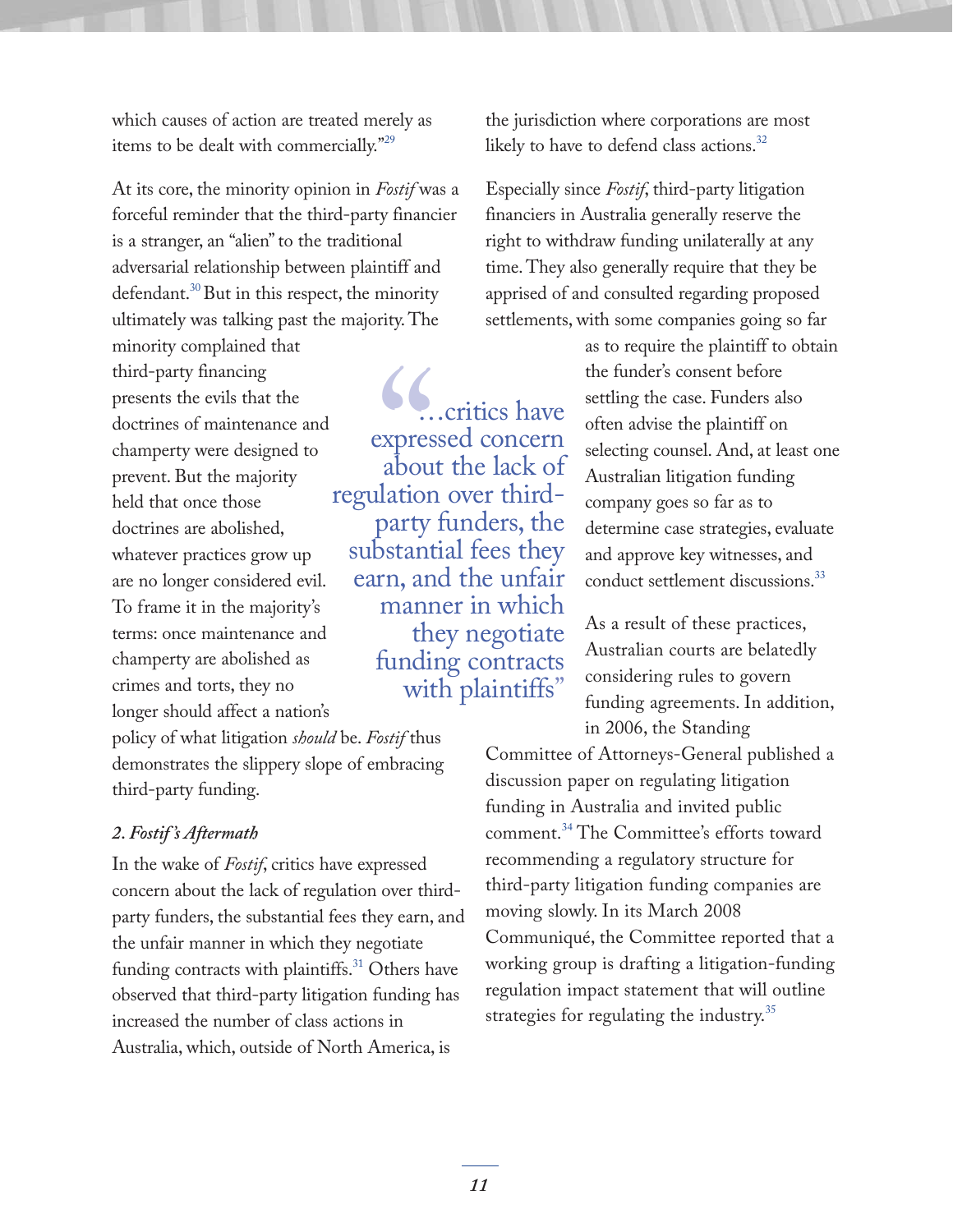## IV. Conclusion

By increasing the funds available to pursue litigation, third-party litigation financing inevitably increases the volume of litigation. Moreover, because third-party financing vitiates traditional safeguards against frivolous claims, much of this increased litigation volume consists of claims of questionable merit. For this reason, lawmakers and regulators should consider prohibiting thirdparty funding in the United States. At the very least, third-party funding should be banned in the context of aggregate litigation. As discussed above, aggregate litigation is already prone to abuse because there is a tremendous amount of money at stake and very little

accountability to the supposed plaintiffs. Combining third-party funding with class and mass actions would exacerbate the risks of such abuse by adding yet another interested party to the mix and further reducing the already minimal role of the claimants themselves in such cases.

So far, third-party litigation funding is not widespread in the United States. If it gains in popularity, however, especially in the area of aggregate litigation, policy-makers should heed Australia's cautionary tale about the dangers presented by third-party funding and consider safeguards against the abusive litigation that will otherwise result if this practice becomes more prevalent.

GC<br>dition<br>of the …because third-party financing vitiates traditional safeguards against frivolous claims, much of this increased litigation volume consists of claims of questionable merit."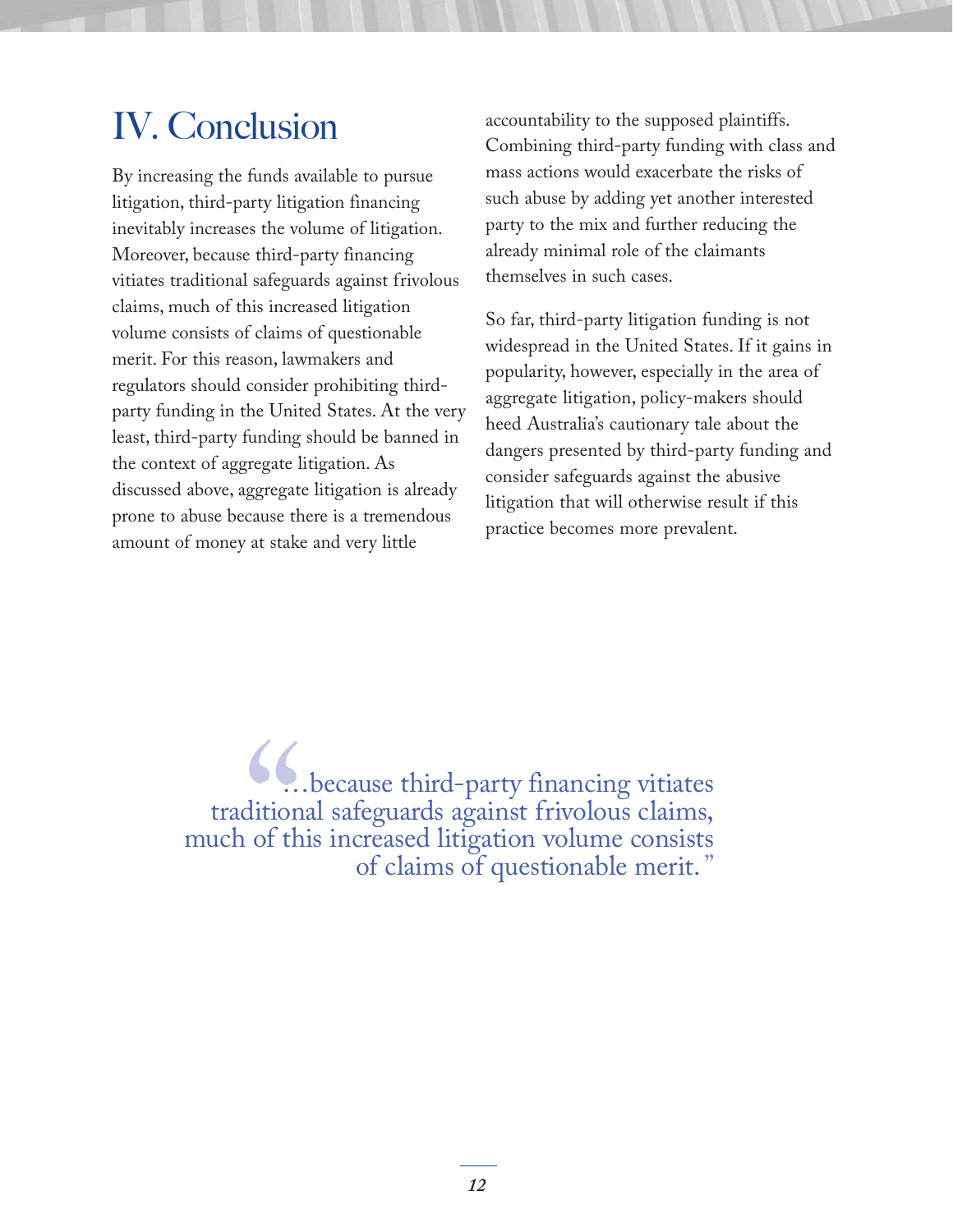#### 1967 c. 58.

- <sup>2</sup> *See, e.g., Anglo-Dutch Petroleum Int'l, Inc. v. Haskell,* 193 S.W.3d 87 (Tex. App. 2006) (holding third-party financing arrangement not usury or champerty, and not against public policy); *Kraft v. Mason*, 668 So. 2d 679 (Fla. Dist. Ct. App. 1996) (same); *Sneed v. Ford Motor Co.*, 735 So. 2d 306, 315 (Miss. 1990) (holding agreement to provide litigation financing was not champertous because funder did not induce plaintiff to sue).
- <sup>3</sup> Joshua Hamerman, *Hedge Funds: A Litigious Bunch*,Investment Dealers' Digest, Dec. 17, 2007, Gale Group Document Number: A172510098.
- Model Rules of Prof'l Conduct, R. 1.8(e) (2009) (a "lawyer shall not provide financial assistance to a client in connection with pending or contemplated litigation").
- <sup>5</sup> *See, e.g., Fausone v. U.S. Claims, Inc.*, 915 So. 2d 626, 629-30 (Fla. 2d Dist. Ct. App. 2005) (affirming arbitration award in favor of litigation-financing company).
- <sup>6</sup> Julia H. McLaughlin, *Litigation Funding: Charting a Legal and Ethical Course*, 31 Vt.L.Rev. 615, 648 (2007) (citing state bar opinions from Connecticut, New York and Pennsylvania approving third-party litigation-financing agreements under limited conditions); Florida State Bar Opinion 00-3 (Mar. 15, 2002) (discouraging third-party funding, but holding attorneys may provide clients with information about it); *see also* Oregon State Bar Association Board of Governors Opinion Number 1993- 133 (Jan. 1993).
- $7$  9-A ME. REV. STAT. ANN. tit. 9-A, §§ 12-104, 12-106.
- <sup>8</sup> OHIO REV. CODE ANN. § 1349.55 (2009).
- <sup>9</sup> *Rancman v. Interim Settlement Funding Corp.*, 789 N.E.2d 217 (Ohio 2003).
- $10$  Examples abound of small businesses pushed to the brink of bankruptcy by lawsuit abuse. See, e.g., U.S. Chamber

of Commerce, *Family business facing more than 100 lawsuits teeters on the brink*,The Faces of Lawsuit Abuse, http://facesoflawsuitabuse.org/2009/04 /family-business-facing-more-than-100-lawsuits-teeters-on-the-brink/ (last visited June 29, 2009) (describing the story of Monroe Rubber & Gasket of Monroe, Louisiana, a family business that may have to close its doors as a result of defending over 100 lawsuits filed by 2,000 plaintiffs related to the company's use of material containing asbestos); U.S. Chamber of Commerce, *Lawsuit over bathroom mirror 2 inches too high*,The Faces of Lawsuit Abuse,

http://facesoflawsuitabuse. org/2009/03/lawsuit-over-bathroommirror-2-inches-too-high/ (last visited June 29, 2009) (telling the story of a restaurant owner who has spent more than the restaurant made in a year defending suit for multiple violations of disabilities regulations when employees replaced bathroom mirror, hanging it two inches too high per applicable disability regulations).

- <sup>11</sup> Susan Lorde Martin,*The Litigation Financing Industry: The Wild West of Finance Should be Tamed Not Outlawed*, 10 Fordham J. Corp. & Fin. L. 55, 77 (2004); Douglas R. Richmond, *Other Peoples' Money: The Ethics of Litigation Financing*, 56 Mercer L. Rev. 649, 661 (2005); Mariel Rodak,*It's About Time: A Systems Thinking Analysis of the Litigation Finance Industry and Its Effects on Settlement*, 155 U. Pa. L. Rev. 503, 518–519 (2006) (summarizing proponents' argument and collecting sources); Michael Herman, *Fear of third party litigation funding is groundless*,Times Online, Oct. 25, 2007 (arguing that the claim that litigation funding will encourage frivolous suits is unfair because litigation funding companies seek to invest in commercial, rather than personal, disputes).
- <sup>12</sup> *See, e.g.*, Rodak,*It's About Time*, 155 U. Pa. L. Rev. at 519.
- <sup>13</sup> Hamerman, *Hedge Funds*.
- <sup>14</sup> *Legal Report—A get out of jail for a fee card?*, Europe Intelligence Wire, at 3 (Mar. 8, 2007).
- <sup>15</sup> Edward Smerdon,*Third Party Litigation Funding*, Reynolds Porter Chamberlain LLP D&O Update, Mar. 2008, http://www.rpc.co.uk/FileServer.aspx? oID=649&lID=0.
- <sup>16</sup> McLaughlin, *Litigation Funding*, 31 Vt. L. Rev. at 621.
- <sup>17</sup> *See Rancman v. Interim Settlement Funding Corp.*, 789 N.E.2d 217, 220- 21 (Ohio 2003) (noting that the amount the plaintiff-appellant owed to litigation financiers was an "absolute disincentive" to settle at a lesser amount).
- Australia provides a case study of where these incentives ultimately will lead: there, some funding companies' financing contracts specifically provide that the companies have the power to accept or reject settlement offers.
- <sup>19</sup> Anne Urda, *Legal Funding Gains Steam But Doubts Linger*,Law360 (Aug. 27, 2008).
- <sup>20</sup> Allianz Deutschland AG,*Risk-free Litigation Financing*, Aug. 17, 2007, http://www.allianz.com /en/press/news/business\_news/insuran ce/news\_2007-08-17.html.
- <sup>21</sup> Model Rules of Prof'l Conduct, R. 5.4(c) (providing that "a lawyer shall not permit a person who recommends, employs, or pays the lawyer to render legal services for another to direct or regulate the lawyer's professional judgment in rendering such legal services").
- <sup>22</sup> *See, e.g., id.*, R. 1.7(a) (providing that a "concurrent conflict of interest exists where""there is a significant risk that the representation…will be materially limited by the lawyer's responsibilities to…a third person").
- It is unlikely that a third-party financier enjoys a joint-defense or common-interest privilege with the client.Those privileges require a common legal interest, not a mere common business interest.
- $24$  A recent study of the effects of thirdparty funding on litigation in Australian states that permit such

funding found that for every AUD 10 million of funding provided by one funder, the number of lawsuits filed for every 100,000 people increased by 16.5%. *See* David Abrams and Daniel L. Chen, *A Market for Justice: The Effect of Litigation Funding on Legal Outcomes* (unpublished article), http://home.uchicago.edu/~dlc/papers /MktJustice.pdf) (last visited September 29, 2009).

- <sup>25</sup> [2006] 229 CLR 386.
- <sup>26</sup> *Id.* at 389-90.
- <sup>27</sup> *Id.* at 390, 413, 424.
- <sup>28</sup> *Id.* at 433-34.
- <sup>29</sup> *Id.* at 488.
- <sup>30</sup> *Id.*
- <sup>31</sup> Stuart Clark and Christina Harris,*The Push to Reform Class Action Procedure in Australia: Evolution or Revolution?*, 32 Melb. U.L. Rev. 775, 810 (2008).
- <sup>32</sup> S. Stuart Clark,*Thinking Locally, Suing Globally: The International Frontiers of Mass Tort Litigation in Australia*, 74 Def. Counsel J. 139, 139-40 (2007); Greg Williams, *Litigation Funding in Australia*, July 28, 2009.
- <sup>33</sup> Vicki Waye,*Conflicts of Interest between Claimholders, Lawyers and Litigation Entrepreneurs*, 19 Bond L. Rev. 223 (2007) (includes an appendix detailing responses of six Australian third-party litigation funding companies to several questions about industry practices).
- Standing Committee of Attorneys-General, *Litigation Funding In Australia*, May 2006, http://www.lawlink.nsw.gov.au/lawlink /legislation\_policy/ll\_lpd.nsf/vwFiles/ Litigation\_Funding\_Discussion\_paper \_May\_06.doc/\$file/Litigation\_Fundin g\_Discussion\_paper\_May\_06.doc.
- Standing Committee of Attorneys-General, *Summary of Decisions* March 2008,Mar. 28, 2008, http://www.scag.gov.au/lawlink/SCA G/ll\_scag.nsf/pages/scag\_meetingoutc omes.